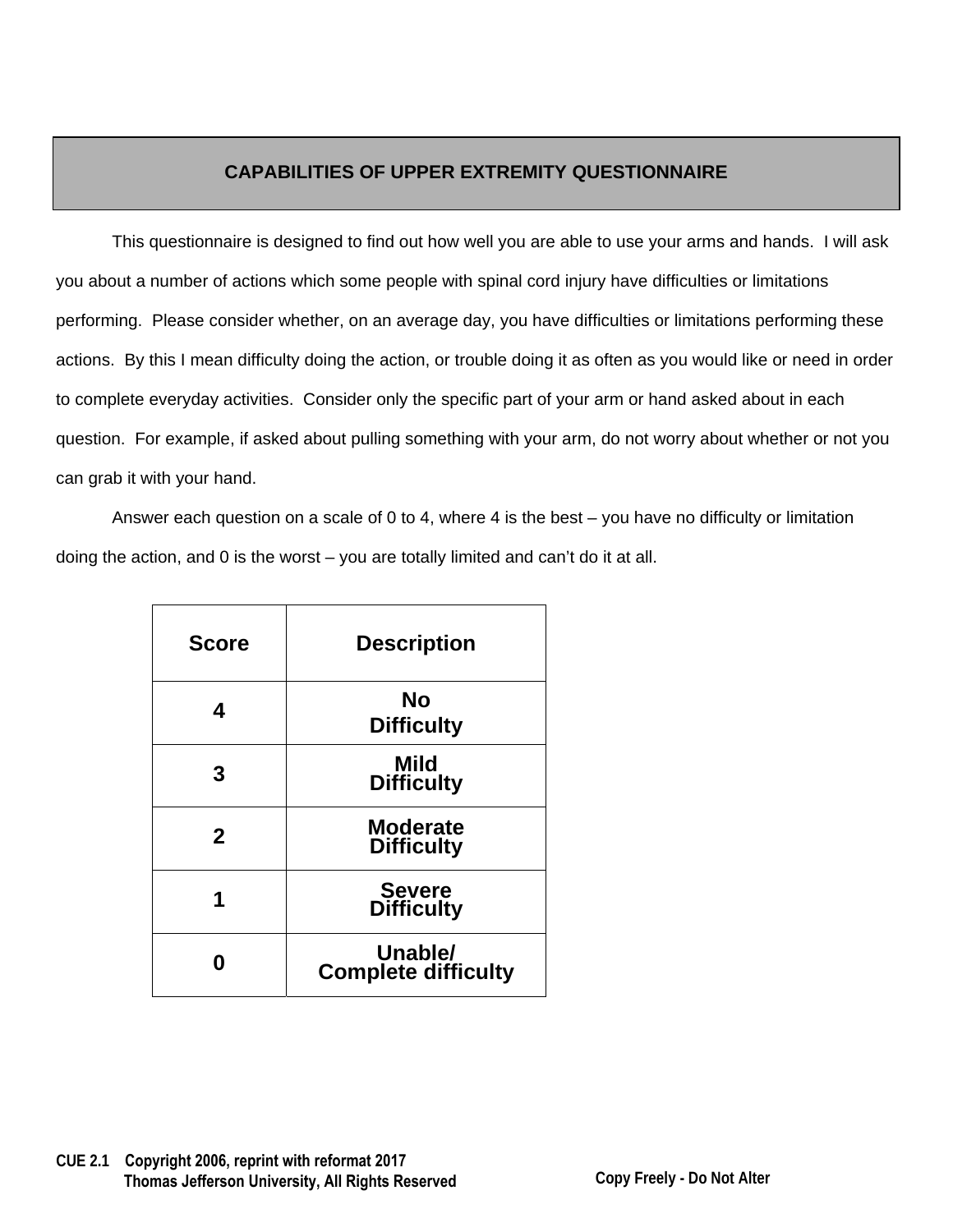|    | <b>CAPABILITIES OF UPPER EXTREMITY QUESTIONNAIRE VERSION 2.1 (CUE-Q)</b>                                                                                                                                                                                                                              |                     |                                                 |                                    |                                      |                                  |                         |                         |
|----|-------------------------------------------------------------------------------------------------------------------------------------------------------------------------------------------------------------------------------------------------------------------------------------------------------|---------------------|-------------------------------------------------|------------------------------------|--------------------------------------|----------------------------------|-------------------------|-------------------------|
|    | THE FOLLOWING QUESTIONS ARE ABOUT YOUR ABILITY<br>TO REACH OR LIFT                                                                                                                                                                                                                                    |                     | Unable/<br><b>Complete</b><br><b>Difficulty</b> | <b>Severe</b><br><b>Difficulty</b> | <b>Moderate</b><br><b>Difficulty</b> | <b>Mild</b><br><b>Difficulty</b> | No<br><b>Difficulty</b> |                         |
| 1. | Think about reaching out with your arm to touch<br>something directly in front of you that is at shoulder                                                                                                                                                                                             | RIGHT ARM           |                                                 | 0                                  | 1                                    | $\overline{2}$                   | 3                       | 4                       |
|    | level: how difficult is it to do this using your                                                                                                                                                                                                                                                      |                     | <b>LEFT ARM</b>                                 | $\bf{0}$                           | 1                                    | $\overline{2}$                   | $\mathbf{3}$            | 4                       |
| 2. | Think about raising your arm directly over your<br>head, with your arm straight:<br>how difficult is it to                                                                                                                                                                                            | RIGHT ARM           |                                                 | $\mathbf 0$                        | 1                                    | $\overline{2}$                   | 3                       | $\overline{4}$          |
|    | do this motion using your                                                                                                                                                                                                                                                                             |                     | <b>LEFT ARM</b>                                 | $\bf{0}$                           | 1                                    | $\overline{2}$                   | $\overline{\mathbf{3}}$ | $\overline{\mathbf{4}}$ |
| 3. | Think about reaching down to touch the floor and<br>sitting back up straight, without hooking with your<br>other arm or using it to pull yourself up:<br>how difficult is it to do this using your                                                                                                    |                     | RIGHT HAND                                      | $\mathbf 0$                        | 1                                    | $\overline{2}$                   | 3                       | $\overline{4}$          |
|    |                                                                                                                                                                                                                                                                                                       |                     | <b>LEFT HAND</b>                                | $\bf{0}$                           | 1                                    | $\overline{2}$                   | $\mathbf{3}$            | $\boldsymbol{4}$        |
| 4. | Think about raising a 5-pound object like a heavy blanket<br>over your head using both arms. (Don't worry about<br><b>BOTH</b><br>whether you could grab it with your hands, just if you<br><b>ARMS</b><br>could raise something that heavy over your head.): how<br>difficult is it to do this using |                     | $\Omega$                                        | 1                                  | $\overline{2}$                       | 3                                | 4                       |                         |
|    | THE FOLLOWING QUESTIONS ARE ABOUT YOUR ABILITY TO<br>PULL AND PUSH WITH YOUR ARMS                                                                                                                                                                                                                     |                     |                                                 |                                    |                                      |                                  |                         |                         |
| 5. | Think about pulling or sliding (without grasping) a<br>light object such as a can of soda, that is on a table,                                                                                                                                                                                        |                     | <b>RIGHT ARM</b>                                | $\mathbf 0$                        | 1                                    | $\overline{2}$                   | 3                       | $\overline{4}$          |
|    | towards you:<br>how difficult is it to do this kind of<br>thing using your                                                                                                                                                                                                                            |                     | <b>LEFT ARM</b>                                 | $\bf{0}$                           | 1                                    | $\overline{2}$                   | $\mathbf{3}$            | 4                       |
| 6. | Think about pulling or sliding (without grasping) a<br>heavy object (up to 10 lbs.), that is on a table,<br>towards you: how difficult is it to do this kind of<br>thing using your                                                                                                                   |                     | <b>RIGHT ARM</b>                                | $\mathbf 0$                        | 1                                    | $\overline{2}$                   | 3                       | 4                       |
|    |                                                                                                                                                                                                                                                                                                       |                     | <b>LEFT ARM</b>                                 | $\bf{0}$                           | 1                                    | 2                                | 3                       | 4                       |
| 7. | Think about pushing a light object such as a can of<br>soda on a table, away from you:<br>how difficult is it<br>to do this kind of thing using your                                                                                                                                                  |                     | RIGHT ARM                                       | $\pmb{0}$                          | $\mathbf 1$                          | $\overline{2}$                   | 3                       | $\overline{4}$          |
|    |                                                                                                                                                                                                                                                                                                       |                     | <b>LEFT ARM</b>                                 | $\mathbf 0$                        | $\mathbf{1}$                         | $\mathbf{2}$                     | $\mathbf{3}$            | $\overline{\mathbf{4}}$ |
| 8. | Think about pushing a heavy object (up to 10 lbs.)<br>on a table, away from you:<br>how difficult is it to<br>do this kind of thing using your                                                                                                                                                        |                     | RIGHT ARM                                       | $\pmb{0}$                          | 1                                    | $\overline{2}$                   | 3                       | $\overline{4}$          |
|    |                                                                                                                                                                                                                                                                                                       |                     | <b>LEFT ARM</b>                                 | $\mathbf 0$                        | 1                                    | $\overline{2}$                   | $\mathbf{3}$            | 4                       |
| 9. | Think about pushing down with both arms into your chair<br>enough to lift your buttocks (both sides) off the seat (do a<br>push-up weight shift):<br>how difficult is it to do this<br>using                                                                                                          | <b>BOTH</b><br>ARMS |                                                 | 0                                  | 1                                    | 2                                | 3                       | $\overline{4}$          |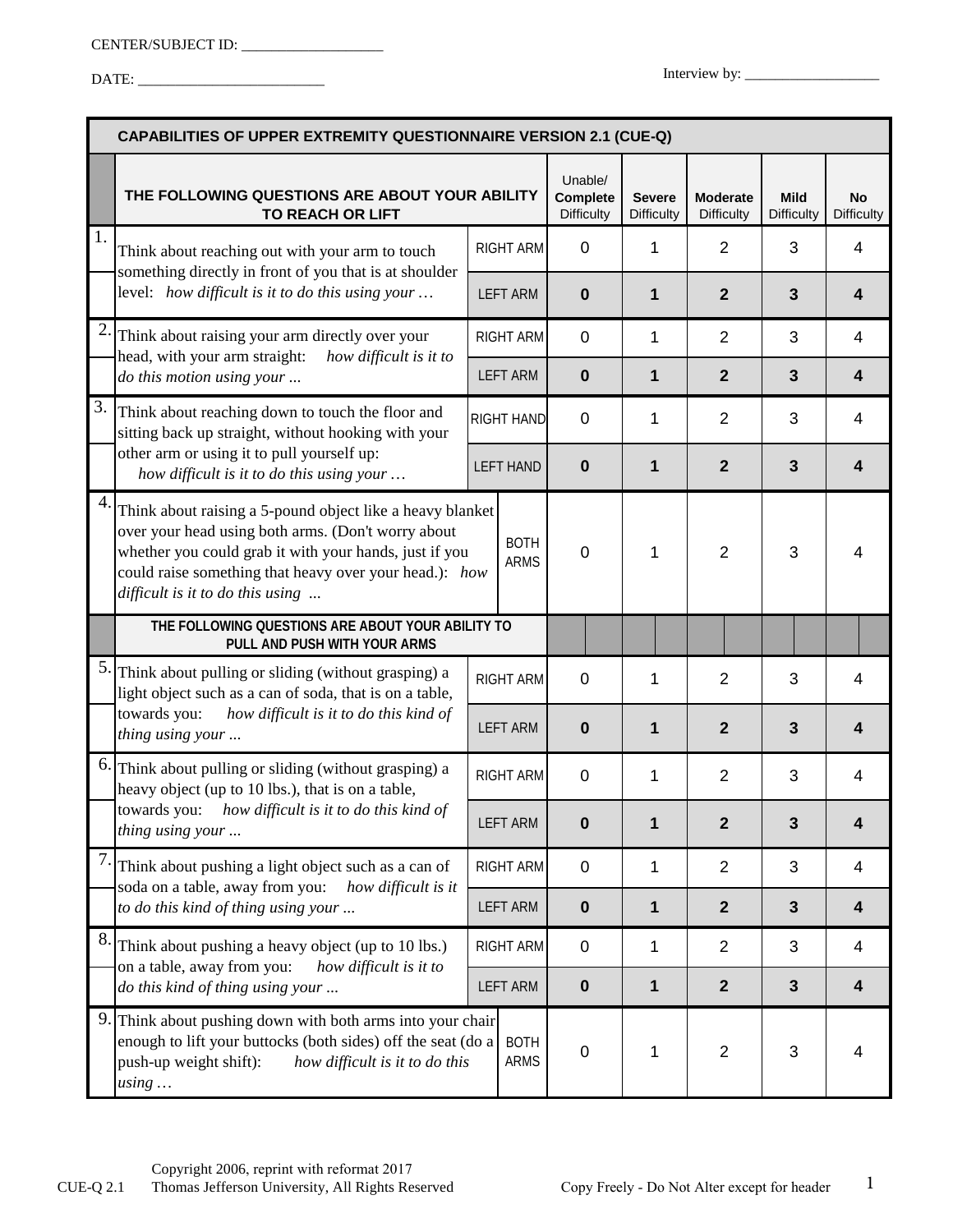DATE: \_\_\_\_\_\_\_\_\_\_\_\_\_\_\_\_\_\_\_\_\_\_\_\_\_\_\_\_\_\_\_\_\_

|     | THE FOLLOWING QUESTIONS ARE ABOUT MOVING AND<br>POSITIONING YOUR ARM AND WRIST                                                                                                                                                                             |                   |             | <b>Severe</b><br><b>Difficulty</b> | <b>Moderate</b><br><b>Difficulty</b> | <b>Mild</b><br><b>Difficulty</b> | <b>No</b><br><b>Difficulty</b> |
|-----|------------------------------------------------------------------------------------------------------------------------------------------------------------------------------------------------------------------------------------------------------------|-------------------|-------------|------------------------------------|--------------------------------------|----------------------------------|--------------------------------|
| 10. | With your hand on your lap palm down, think about<br>curling your wrist upwards, keeping your arm on                                                                                                                                                       | <b>RIGHT HAND</b> | $\mathbf 0$ | 1                                  | $\overline{2}$                       | 3                                | 4                              |
|     | your lap: how difficult is it to do this motion with<br>your                                                                                                                                                                                               | <b>LEFT HAND</b>  | 0           | 1                                  | $\overline{2}$                       | $\mathbf{3}$                     | 4                              |
| 11  | Think about turning your hand over - from your<br>palm facing up to facing the floor, keeping your<br>elbow bent at your side (the arm motion someone<br>would make when turning a doorknob or a dial):<br>how difficult is it to do this motion with your | <b>RIGHT ARM</b>  | $\mathbf 0$ | 1                                  | $\overline{2}$                       | 3                                | 4                              |
|     |                                                                                                                                                                                                                                                            | <b>LEFT ARM</b>   | 0           | 1                                  | $\overline{2}$                       | $\mathbf{3}$                     | 4                              |
|     | THE FOLLOWING QUESTIONS ARE ABOUT<br><b>USING YOUR HANDS AND FINGERS</b>                                                                                                                                                                                   |                   |             |                                    |                                      |                                  |                                |
| 12. | Think about grasping and holding an object like a<br>hammer with your hand: how difficult is it to do<br>this kind of thing using your                                                                                                                     | <b>RIGHT HAND</b> | 0           | 1                                  | $\overline{2}$                       | 3                                | 4                              |
|     |                                                                                                                                                                                                                                                            | <b>LEFT HAND</b>  | 0           | 1                                  | $\overline{2}$                       | $\mathbf{3}$                     | $\overline{\mathbf{4}}$        |
| 13. | Think about picking up a small object such as a<br>paper clip or the cap of a tube of toothpaste with the                                                                                                                                                  | RIGHT HAND        | $\mathbf 0$ | 1                                  | $\overline{2}$                       | 3                                | $\overline{4}$                 |
|     | tips of your thumb and first two fingers: how<br>difficult is it to do this kind of thing using your.                                                                                                                                                      | <b>LEFT HAND</b>  | 0           | 1                                  | $\overline{2}$                       | $\mathbf{3}$                     | 4                              |
| 14. | Think about pinching and holding an object between<br>your thumb and the side of your index finger, such                                                                                                                                                   | <b>RIGHT HAND</b> | 0           | 1                                  | $\overline{2}$                       | 3                                | $\overline{4}$                 |
|     | as holding a key:<br>how difficult is it to do this<br>kind of thing using your                                                                                                                                                                            | <b>LEFT HAND</b>  | 0           | 1                                  | $\overline{2}$                       | $\mathbf{3}$                     | 4                              |
| 15. | Think about grasping a large object like the lid of a 2 RIGHT HAND<br>pound jar of mayonnaise with the tips of the fingers                                                                                                                                 |                   | $\mathbf 0$ | 1                                  | $\overline{2}$                       | 3                                | 4                              |
|     | hard enough to pick the jar up or open the lid: how<br>difficult is it to do this kind of thing using your                                                                                                                                                 | <b>LEFT HAND</b>  | 0           | 1                                  | $\mathbf{2}$                         | $\mathbf{3}$                     | 4                              |
| 16. | Think about using your fingers to manipulate<br>objects, such as holding a coin and turning it over<br>and over with your fingers:<br>how difficult is it to<br>do this kind of thing using your                                                           | <b>RIGHT HAND</b> | 0           | 1                                  | $\overline{2}$                       | 3                                | $\overline{\mathcal{A}}$       |
|     |                                                                                                                                                                                                                                                            | <b>LEFT HAND</b>  | $\bf{0}$    | 1                                  | $\mathbf{2}$                         | $\mathbf{3}$                     | 4                              |
| 17. | Think about pressing something with the tip of your<br>index finger (not knuckle) such as dialing a touch-                                                                                                                                                 | <b>RIGHT HAND</b> | $\mathbf 0$ | 1                                  | 2                                    | 3                                | $\overline{\mathbf{4}}$        |
|     | tone phone or ringing a doorbell:<br>how difficult is<br>it to do this kind of thing using your                                                                                                                                                            | <b>LEFT HAND</b>  | $\bf{0}$    | 1                                  | $\overline{2}$                       | $\mathbf{3}$                     | 4                              |